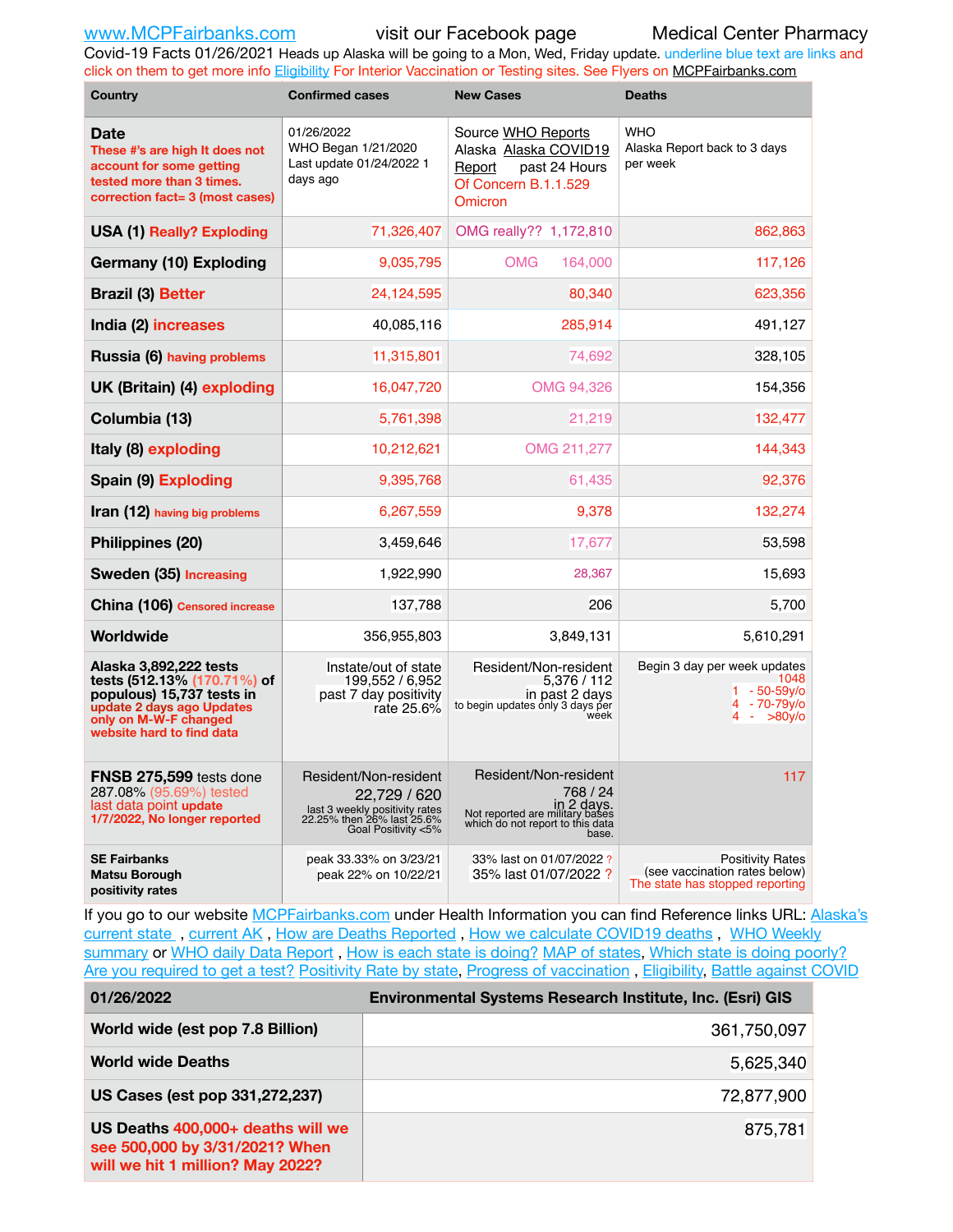[www.MCPFairbanks.com](http://www.MCPFairbanks.com) visit our Facebook page Medical Center Pharmacy Current worldwide concern are South Africa, Hungary, Austria, Germany, France, Spain, Netherlands, Belgium, UK, and Canada. Impact of COVID-19 on the US Healthcare system Estimated US Population 331.3 million 440.35% (146.78%) have been tested (1.458 Billion tests have been run) Estimated 5% of US population will test positive for Covid-19 16.56 million (currently 72.9 Million (22.02%) that have tested positive vs Alaska (26.26%) we have currently tested an set 1.458 Billion based on 72.9 million that have tested positive discount some of these numbers by 67% to account for multiple testing of same person. If 8% will require hospitalization of the 16.56 million positive cases, we would need 1.325 million beds. Estimated by the American Hospital Association there are 800,000 staffed beds available. The US has 2.8 hospital beds per 1000 our needs could be 56, China had 4.3, Italy 3.2, South Korea 12.3 The Needs The USNS Mercy and Comfort added 2,000 staffed beds, not ICU Of these estimated to be admitted to ICU 860,000. to ICU beds The US has 16,000 ICU beds we have 68,000-85,000 beds US could need 299,000beds with ventilators  $\leq$ 16,000 ventilators **Summation:** Estimated needs could be 1.325 million hospitalized beds for just COVID-19 patients alone. If positives represents 5% of test run, then approximately 1.458 Billion have been tested, we have no idea how many tests have been run or how many multiple tests conducted on the same person, resulting in 72.9 million positive tests run with 875,781 total deaths with 7,361 deaths in the past 2 days, ave 1,312/day. In AK, with 199,552 positive cases 26.26% of Alaska, 3,430 hospitalizations, and 1048 deaths. Hospitalization rate is 1.72% of those that test positive, Death Rate 1.72% overall or 30.55% of those hospitalized. Those >60 y/o represent 15% of positive cases, yet represent 80% of deaths. 887,458 vaccines given equal approximately 418,560 (55.07%) completed series and 468,898 (61.70%) vaccinated once of population, Booster 170,736 (22.47%). Normal ICU stay 5-7 days, estimated ICU stay for COVID-19 2-3 weeks and they could tie up a ventilator for that length of time also, helping only 1/3 as many patients. This is why we need to flatten the curve by social spacing and only essential travel. Expected Death (these are just estimates based on other countries) if 5% of the US Population (16.56 million) test positive we are now at 29.137 million positive (8.8%) and if 1% die = 165,600 people 2% die = 311,200 people 3% die = 496,800 people 6% die = 993,600 people obviously we have passed the 1.325 million positive cases we are at 38.176465 million so if 5% of the US population (16.56 million) test positive and 6% of those die = 993,600 deaths if no vaccine, or if 3.09% (511,704) will die, but we are 11.5% of the population, we know 1.65% die or 631,809 people. World wide death rate of positive tests actually 1.56% This has dropped. The US is at 875,781 1.20% of those actually tested positive, due to Omicron, that is 496% lower death rate than when we started in 3/2020 , started at 6%. But we are slipping Death % have gone from 1.67 to 1.82% to 1.59 to 1.20%. There are 7.8 Billion people in the world, 331.3 million live in the US (4.2% of the world's population) 22.02% have tested positive. The US deaths represents 15.57% of the world's death numbers and 20.15% of worldwide confirmed cases we should be at 4.2%. Interesting the US has access to the greatest health care in the world, yet experienced 1 death of 7 deaths worldwide or 15.57% of the worlds death yet represent only 4.2% of the population. What are we doing

In comparison to the flu in the US.

wrong?

CDC Estimates. From 2010 to 2016, the flu-related death rate was between 12,000 and 56,000, with the highest season being 2012 to 2013 and the lowest being 2011 to 2012. Most deaths are caused by complications of the flu, including pneumonia or a secondary bacterial infection of the heart or brain. or 2,000 to 9,333 per year. In 2020 in the US has 19 million cases 180,000 hospitalized and 10,000 (0.052%) have died, typically it is 2% will die, compared to 1.20% with COVID19. 440.35% (US), 512.13% (Alaska), & 287.08% (not updated) (Fbks) are still too few to protect us from future outbreaks. Experts feel that we need either need people to get infected with the virus and develop antibodies or get vaccinated to create immune antibodies to protect us, that we need >65% of the population to have positive antibody tests and preferably 70-90%, one expert felt they would not feel confident til >85% were positive, to give assurance (herd immunity) in order to go without masks and social distancing. NY City seems to have the highest number at 20%. Testing is so important. Currently we are testing at 68.67 Million tests per month. At this rate to test everyone once it will take 4.78 months or over 0.40 years. To test 3 times it would take 14.33 months or almost 1.19 years still from now

The [Flu](https://lnks.gd/l/eyJhbGciOiJIUzI1NiJ9.eyJidWxsZXRpbl9saW5rX2lkIjoxMDMsInVyaSI6ImJwMjpjbGljayIsImJ1bGxldGluX2lkIjoiMjAyMTAyMjYuMzYwNDA3NTEiLCJ1cmwiOiJodHRwczovL3d3dy5jZGMuZ292L2ZsdS93ZWVrbHkvb3ZlcnZpZXcuaHRtIn0.ePMA_hsZ-pTnhWSyg1gHvHWYTu2XceVOt0JejxvP1WE/s/500544915/br/98428119752-l) (Influenza kills approximately 1-2% of those infected ([1.6% positivity in Alaska](http://dhss.alaska.gov/dph/Epi/id/SiteAssets/Pages/influenza/trends/Snapshot.pdf) zero deaths for flu), SARS killed 800 people total, COVID19 appears to kill 1.20% (875,781) of those that test positive (22.02% of US COVID) or 40% less deadly than the flu and yet seems to be more contagious. (Seems to spread more readily) [Flu rates dropped from 300 to single digits this year](https://lnks.gd/l/eyJhbGciOiJIUzI1NiJ9.eyJidWxsZXRpbl9saW5rX2lkIjoxMDEsInVyaSI6ImJwMjpjbGljayIsImJ1bGxldGluX2lkIjoiMjAyMTAyMjYuMzYwNDA3NTEiLCJ1cmwiOiJodHRwOi8vZGhzcy5hbGFza2EuZ292L2RwaC9FcGkvaWQvUGFnZXMvaW5mbHVlbnphL2ZsdWluZm8uYXNweCJ9.oOe3nt2fww6XpsNhb4FZfmtPfPa-irGaldpkURBJhSo/s/500544915/br/98428119752-l) note the start of mask wearing impacted flu numbers. Alaska has 199,552 so far 22,729 in Fairbanks or 1 of every 9 of Alaskans, and with 117 of 1048 deaths 1 in 9, the first case was transient foreign airline crew member. Interesting, the Source of Alaska's SARS-Cov2 virus originated not from East Asia by travelers or the west coast (Washington where it was first observed) , but came from the east coast of the US, and they were inoculated first from Europe, accordingly from New York's Governor and CDC. Currently 41 Variants known, only 15 of major concern in the US. (Europe's (china's)) Primary, plus an Ohio variant (COH.20G/501Y), California, [UK](https://www.cdc.gov/coronavirus/2019-ncov/transmission/variant-cases.html) (B.1.1.7), (7) South African (1.351), South African (Omicron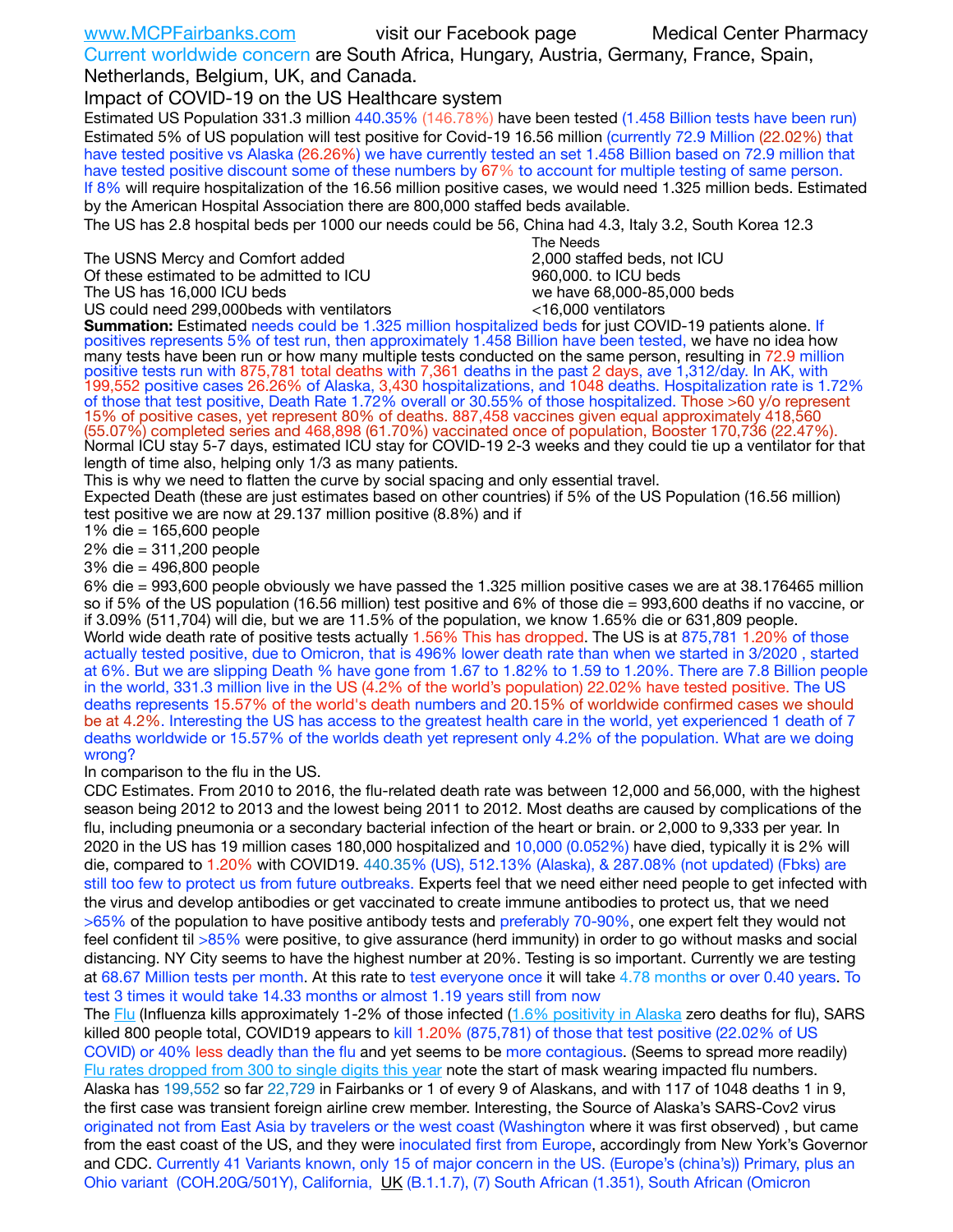[www.MCPFairbanks.com](http://www.MCPFairbanks.com) visit our Facebook page Medical Center Pharmacy

B.1.1.529), India (Delta), Delta-Plus, Peru (Lambda(C.37)), Mu (Columbia) and (2) Brazil (P.1) Omicron, we have seen 7, Europe's (China) [variant,](https://www.webmd.com/lung/news/20210318/cdc-who-create-threat-levels-for-covid-variants?ecd=wnl_cvd_031921&ctr=wnl-cvd-031921&mb=kYbf7DsHb7YGjh/1RUkcAW0T6iorImAU1TDZh18RYs0=_Support_titleLink_2) UK, India (delta) now representing 4.6% was 97%% of new tests, now Omicron now 90.5%), Alaska so far, the last 6 in particular as they have a 50% increase in transmissibility vs 20% in the others over the China variant, the delta variant is 50% more transmissible than the UK (B.1.1.7)version, Omicron may be 500% more transmissible than delta, now Omicron(80%). For the latest in [Variance issues in Alaska](https://akvariants.github.io). [Nationally Variant changes](https://covid.cdc.gov/covid-data-tracker/#variant-proportions).

**Best practice protection** is good personal Hygiene do not touch eyes, nose, mouth, wash hands frequently for at least 20-30 seconds, before you touch your face, and observe personal spacing of 6-18 feet. Remove your shoes in your house, frequently clean surface areas, let the cleaner sit 15-20 sec before wiping off. **We are recommending to wear any kind of mask.**

Drug treatment is being researched, but as yet not been verified, only suggested, 2 in the wings. Best to isolate those sick and isolate those most susceptible (old and preconditioned with risk factors)

**Risk factors:** Cardiovascular disease (56.6%), Obesity (41.7%), Diabetes (33.8%), age >60, respiratory problems, especially smokers or those who vape, High Blood Pressure.

One episode in China, a man tested negative for 27 days before showing symptoms. So Isolation may want to be considered up to 4 weeks not just 10-14 days.

Italy 1 in 10 positive cases admitted to ICU due to Hypoxic failure requiring mechanical ventilation. In NY it was 1 in 7 that required hospitalization, of the 5700 hospitalized 2634 were discharged (79% (2081)) or added (21%(553)), 9 in 10 put on a ventilator died.

Public policy development and education is important.

### **How Long does Covid-19 stay on objects**

| Air (droplets in air, sneeze/cough)<br>Copper | up to 3 hours<br>4 hrs |            |
|-----------------------------------------------|------------------------|------------|
| skin (SARS-COV2)                              | 9.04 hrs               | (Influenza |
| virus $1.82$ Hrs)                             |                        |            |
| droplets on skin (sneeze)                     | 11 hours               |            |
| Cardboard (Amazon Box)                        | 24 hrs                 |            |
| Plastic surfaces/Stainless Steel              | 72 hour                |            |





### Updated graph numbers.

| Project outward      |                        |  |  |  |  |
|----------------------|------------------------|--|--|--|--|
| Exhalation can spray | $1.5$ m $(4.9$ ft)     |  |  |  |  |
| spittle (droplets)   |                        |  |  |  |  |
| Coughing             | $2 \text{ m}$ (6.6 ft) |  |  |  |  |
| Sneeze               | 6 m (19.7 ft)          |  |  |  |  |
|                      |                        |  |  |  |  |

Development of immune response

Early viral testing tests to see if you currently have the virus.

Later antibody testing tells us if you have been exposed and survived. But does not tells us if you have immunities to the virus. We will need to have both tests done in order to open the community.. Viral Antigen and Viral RNA tells us you have the disease and can spread the disease and if you can or are currently sick. IgM (short term) and IgG (long term antibodies) tells us you have experienced the virus or had the vaccine, and got over it. You may be resistant if your antibody [levels](https://www.cdc.gov/coronavirus/2019-ncov/lab/resources/antibody-tests.html) are high enough. [Current](https://l.facebook.com/l.php?u=https://www.itv.com/news/2020-10-26/covid-19-antibody-levels-reduce-over-time-study-finds?fbclid=IwAR3Dapzh1qIH1EIOdUQI2y8THf7jfA4KBCaJz8Qg-8xe1YsrR4nsAHDIXSY&h=AT30nut8pkqp0heVuz5W2rT2WFFm-2Ab52BsJxZZCNlGsX58IpPkuVEPULbIUV_M16MAukx1Kwb657DPXxsgDN1rpOQ4gqBtQsmVYiWpnHPJo2RQsU6CPMd14lgLnQnFWxfVi6zvmw&__tn__=-UK-R&c%5B0%5D=AT1GaRAfR_nGAyqcn7TI1-PpvqOqEKXHnz6TDWvRStMnOSH7boQDvTiwTOc6VId9UES6LKiOmm2m88wKCoolkJyOFvakt2Z1Mw8toYWGGoWW23r0MNVBl7cYJXB_UOvGklNHaNnaNr1_S7NhT3BSykNOBg) [View of](https://www.livescience.com/antibodies.html)  [antibodies/immunity](https://www.livescience.com/antibodies.html)[.](https://www.itv.com/news/2020-10-26/covid-19-antibody-levels-reduce-over-time-study-finds) We have tested currently 440.35% (146.78%) of the Alaskan population and over little over 512.13% (170.71%) of the US population, Alaska has stopped sharing numbers of tests done and positivity rates. Discount these numbers by 67% to reflect multiple testing of the

same person. To be safe, we need at least  $25\%$  to see if we are making progress,  $60\%$  to [barely qualify](https://www.nature.com/articles/d41586-020-02948-4) to be safe, and [70-90%](https://www.mayoclinic.org/herd-immunity-and-coronavirus/art-20486808) to be assured we will not see a second wave of sickness. Some experts will not feel safe til we are at [85%](https://www.bannerhealth.com/healthcareblog/teach-me/what-is-herd-immunity). See bottom of last page to see how and where in Alaska do we and each of the boroughs stack up, compared to other states and the nation.

Three types of clinical laboratory COVID-19 or SARS-CoV-2 tests are being developed:

Molecular Gene sequencing (current method), Viral antigen (testing parts of the virus), Host antibody tests (serology). They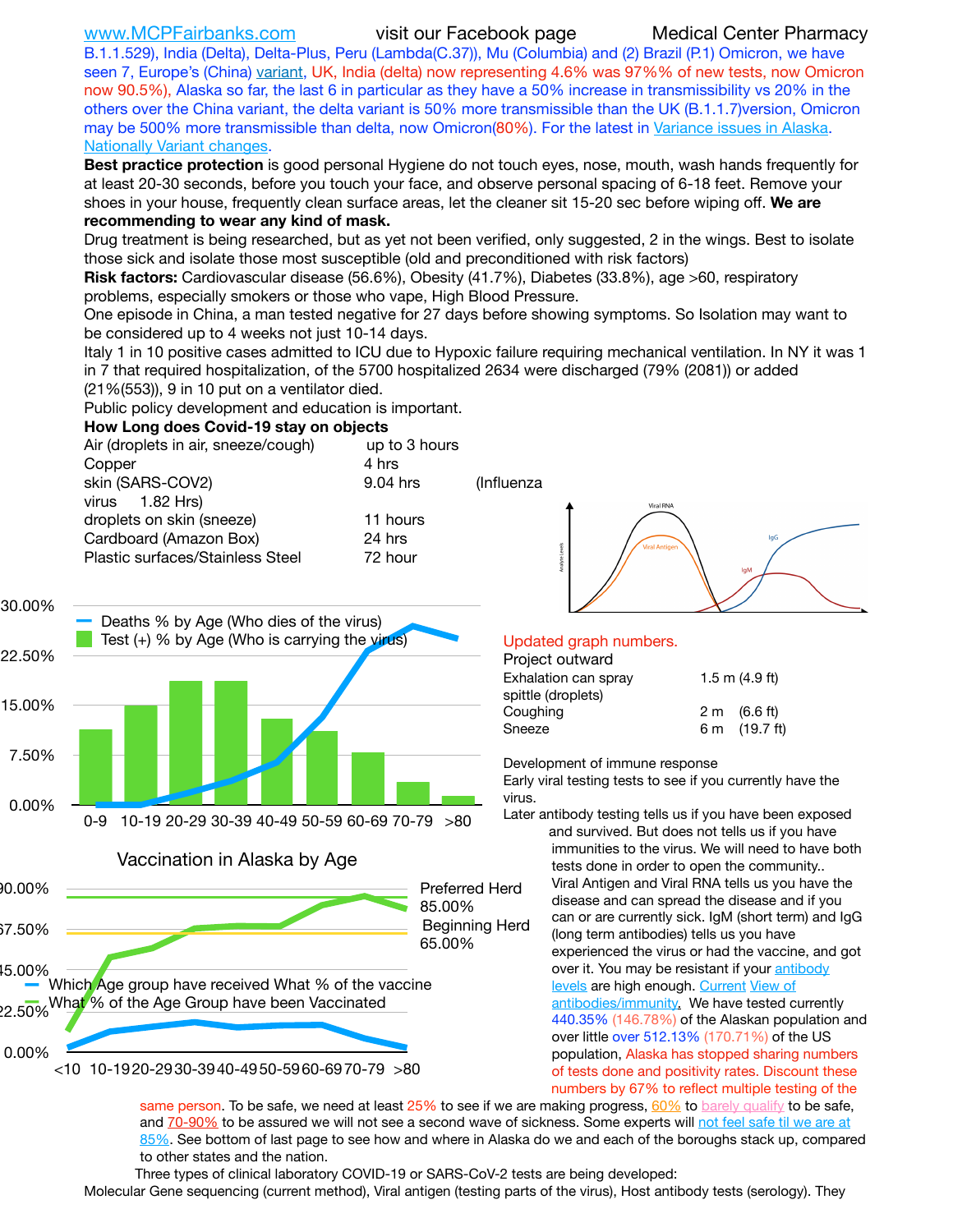detect the virus in different ways.

Mask & [Mask Usage:](https://www.nationalgeographic.com/history/2020/03/how-cities-flattened-curve-1918-spanish-flu-pandemic-coronavirus/) N95 filter out 95% of the particles in the air 3 microns in size or larger.

Mold sizes are about10-12 microns in size. Bacteria are larger, so is dust, Gas molecules and viruses are smaller. PM2.5 are 2.5 microns in size. So are smoke particles & air pollution in Fairbanks.

**Viruses** can be 1 micron in size, 0.3 micron in size, or 0.1 microns in size, so they **will pass right through**. **We recommend wearing any mask, the mask may provide up to 5 times the protection** ver **wearing no mask at all**. It still **does not protect** the wearer from contracting the infection, it **can inhibit** the spreading, something is **better than nothing at all**.

**Remember there is a clean side ( the side towards you) and a dirty side,** the side to the contaminated air is dirty. If you are COVID positive then this is reversed. When handling the mask, do not touch the dirty side and then touch your face, Wash properly your hands first after touching the dirty side before touching your face. If you are infected the dirty side is the inside surface of the mask.

Wash your homemade mask in hot water wash >133F (for at least 10 minutes) and rinse to sanitize with high heat >133F Plus and a weak bleach or peroxide (not Both) the mask. Daily if possible. If you are a

| <b>Conflict</b>                                          | Combat<br>Death | Past <sub>2</sub><br>days |  |  |  |
|----------------------------------------------------------|-----------------|---------------------------|--|--|--|
| <b>Revolutionary War</b>                                 | 8,000           |                           |  |  |  |
| Civil War                                                | 214,938         |                           |  |  |  |
| World War I                                              | 53,402          |                           |  |  |  |
| World War II                                             | 291,557         |                           |  |  |  |
| <b>Korean Conflict</b>                                   | 33,686          |                           |  |  |  |
| Vietnam                                                  | 47,424          |                           |  |  |  |
| <b>Gulf War</b>                                          | 149             |                           |  |  |  |
| Afghanistan                                              | 1,833           |                           |  |  |  |
| Iraq                                                     | 3,836           |                           |  |  |  |
| 1918 Flu                                                 | 675,000         |                           |  |  |  |
| 9/11 deaths                                              | 2,977           |                           |  |  |  |
| <b>COVID19 deaths</b><br>from 1/20/2020 to<br>01/26/2022 | 875,781         | 7,361                     |  |  |  |

frontline health care provider with a

homemade fabric mask 2 hours. Do not touch the dirty side.

**Mask usage: 5/13/21 While the CDC** has changed it's recommendations for those who have gotten vaccinated to go mask free, except on Mass Transportation such as buses and airline, or when in crowded situations, like concerts.

Those that have not been vaccinated are still advised need to wear a mask, they are now the population at risk.

The risk has now increased for those nonvaccinated folks. They no longer have the masked people in the community to protect them. While those who have been vaccinated will not get sick or as sick. They can still pass, much more easily without the masks, the virus to those who have not been vaccinated to make them sick.

Therefore, it is even **more imperative** that those that have not been vaccinated, wear a mask to protect themselves, or get vaccinated. The sea of those with the potential to have the virus now are those <12  $y$ /o of age, those > 12y/o who have not been vaccinated, or those who have been vaccinated and are transitory carriers. Currently, this is about 50% of the US population and about 60% of the Alaskan population. And about 80% of all children under 18y/o at this moment.

**Alcohol solutions** should be 60-80% alcohol **70%** is optimal. **Keep wet and rub 30 seconds**, or Happy Birthday song sung 3 times. **Hydrogen peroxide diluted to 2%** or 4 teaspoonful per quart of water (20ml per 946ml) Bleach the same ratio **Vinegar and ammonia are good cleaning agents, but not disinfectants**. **Do not mix** any of these agents together, toxic fumes can result. **Disinfectants, in order to be effective**, should remain on the applied surface, to be cleaned moist **(wet) for 30 seconds to 4 minutes** depending on material. Caution may dissolve glue or adhesives or bleach and discolor items, check with manufacturers. Do not let it get inside electronic devices. UV (10 minutes), [UV light](http://www.docreviews.me/best-uv-boxes-2020/?fbclid=IwAR3bvFtXB48OoBBSvYvTEnKuHNPbipxM6jUo82QUSw9wckxjC7wwRZWabGw) only kills where it can see.

### **Myths**

Taking hot baths, using colloidal silver, eating garlic soup, gargling with bleach are not proven to be effective. We have already seen using chloroquine taking the wrong form in the wrong dose can be fatal, one death and one critically injured. (see Arizona couple after listening to the past-president)

**We have heard of all kinds of cures.** To date there is no curative or preventative treatments, only supportive therapy. At this point there is **no proof** that Quinine, zinc, Hydroxychloroquine, Chloroquine, Ivermectin, or Vitamin C or D works. As they say wives-tale at best, irresponsible reporting most likely. We have seen no information that they work. There have been ineffective dosing issues, over-dosing issues, permanently killing the senses of smell or taste, inappropriate usage, cardiac arrhythmias, and death from the usage of these agents have been reported.

The virus may die out with heat of summer, or cold weather, this is a myth, There are a couple of studies at show the virus can withstand 98F. We know the body tries to use up to 104F to potentiate our immune system, to kill viruses. Taking NSAID, Aspirin, Ach-Inhibitors, Arb's and you get the COVID-19 infection are not contraindicated and no clinical evidence that says you should stop any of these classes of medications. It would be misguided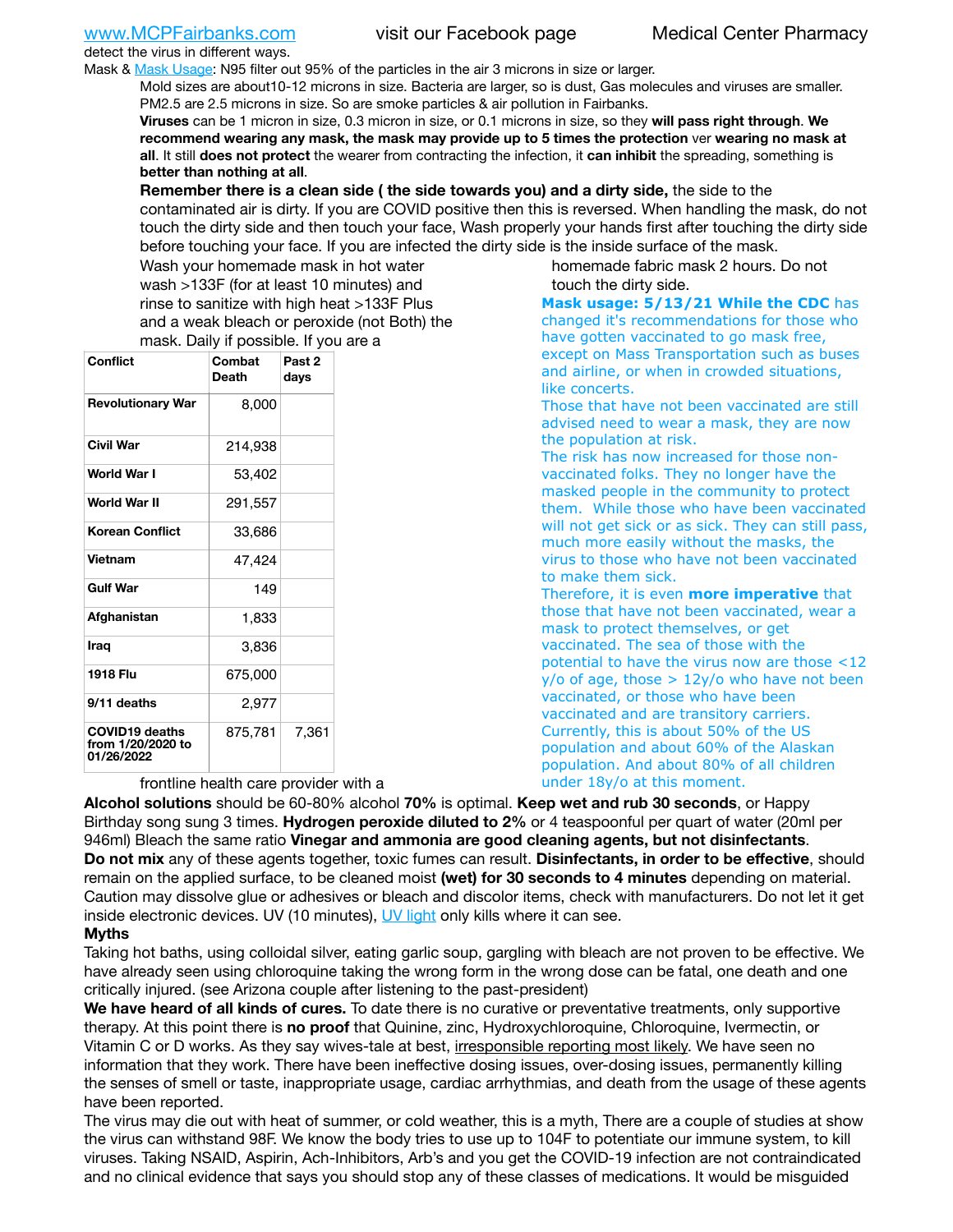[www.MCPFairbanks.com](http://www.MCPFairbanks.com) visit our Facebook page Medical Center Pharmacy

and ill advised if you did so, In other words, Unless your doctor makes changes, keep taking your medications unless told to do otherwise.

**Vaccine Myths and Fake information:** There are no microchips, tracking devices, fetus tissue, at all in the vaccines. Vaccines will not and can not change your DNA., It can not change the fertility of men or women. It seems to be safe to the fetus and pregnant women. You should continue to wear a mask til we get to Herd Immunity levels, but can remove masks if you are outdoors, but not at concerts where you are close together. You should still get vaccinated complete series) even if you got COVID. If you have some of the co-morbidities, it is important that you do get vaccinated, the side effects of the vaccine will be milder and survivable than getting COVID. When you have questions, ask a pharmacist or your doctor.

As of 12/21/20, DHSS was aware of 11 reports regarding possible allergic reactions from Alaska's hospitals to CDC: Bartlett Regional Hospital (8), Providence Alaska (2) and Fairbanks Memorial Hospital (1). Two were identified as anaphylaxis and one of those resulted in hospitalization for ongoing monitoring. In the other three cases, symptoms were mild and not considered anaphylaxis. the hospitalized patient has been discharged with the vaccinated with the cases, symptoms were mild and not considered anaphylaxis. the hospitalized patient h and is doing well. The CDC said there appears to be no obvious geographic clustering of these reactions, nor was a specific production lot involved. People who experience anaphylaxis after the first dose should not receive a second dose, according to CDC recommendations. been as United States

For being one of the first states in that nation to start vaccinating, those <16y/o, we have slowed down vaccinations to where we are now way behind. More people are getting sick more frequently. Soon we will have more deaths. Due to vaccination resistance, Alaska has pushed itself into near last place, in the nation, as to when we will reach "herd immunity". This is the date when we can safely remove our masks and other restrictions.

Check our website [www.MCPFairbanks.com](http://www.MCPFairbanks.com) for the 13 testing sites in the interior of Alaska.

**Who is eligible now?** All Alaskans >5 y/o, can receive the Pfizer vaccine and those >16 y/o can receive all of the other vaccines, all visitors can get vaccinated. Johnson and Johnson, has been reinstated, but I would caution not to give it to women 12-50 years old. Booster available >16y/o. For details about eligibility, to find a



provider visit [covidvax.alaska.gov.](https://lnks.gd/l/eyJhbGciOiJIUzI1NiJ9.eyJidWxsZXRpbl9saW5rX2lkIjoxMDYsInVyaSI6ImJwMjpjbGljayIsImJ1bGxldGluX2lkIjoiMjAyMTAxMjguMzQwODU3NjEiLCJ1cmwiOiJodHRwOi8vZGhzcy5hbGFza2EuZ292L2RwaC9FcGkvaWQvUGFnZXMvQ09WSUQtMTkvdmFjY2luZS5hc3B4In0.-Xwhl42jAWOMS7ewfS85uxwrwjohCso3Sb81DuDKtxU/s/500544915/br/93796640171-l) for vaccination sites or call 1-907-646-3322 for questions [covid19vaccine@alaska.gov](mailto:covid19vaccine@alaska.gov?subject=COVID19%20Vaccine%20questions) 9 am – 6:30 pm Monday - Friday and 9 am-4:30 pm Saturday and Sunday. You may be put on hold, but you will not need to leave a message for a return phone call if you call within business hours.

Keep these tips in mind when scheduling. checkout our website [www.MCPFairbanks.com](http://www.MCPFairbanks.com) Please keep these tips in mind when scheduling. Be sure to keep and save your proof of vaccination cards as you may need it for travel purposes in the future.

Gao Fu, the director of the China Centers for Disease Control, admitted on 4/10/2021 that the country's vaccines don't exactly give Covid-19 a knockout blow. One study from Brazil found that the vaccine from the Chinese company Sinovac was 50.4% effective, compared to Pfizer's 97%. Fu said the government is looking for ways to boost effectiveness. Post Delta Expansion (November) without<br>the booster effectiveness rates for Pfizer and Moderma mRNA was down to 18.4% the booster brought it back up to 90%.

# Many Alaskans live with underlying health concerns

You can not change your age but you can affect change with other risk factors. Nov. 17, 2020 for more information check out [Alaska DHSS Insights](http://dhss.alaska.gov/dph/Epi/id/Pages/COVID-19/blog/20201117.aspx)

Epidemiologists within the Section of Chronic Disease Prevention and Health Promotion analyzed reports from about 8,500 randomly-selected Alaska adults who participated in the annual [Behavioral Risk Factor Surveillance System \(BRFSS\)](http://dhss.alaska.gov/dph/Chronic/Pages/brfss/default.aspx) telephone survey between 2016 and 2018. About 67% of Alaska adults — two out of three — have at least one of the following ongoing health concerns that have been shown to increase chances for serious illness from COVID-19:

- 46% of Alaska adults are current or former smokers
- 32% have obesity BMI >30.0
- 8% have type 1 or type 2 diabetes
- 6% have chronic obstructive pulmonary disease (COPD)
- 5% have heart disease or have had a heart attack
- 2% have chronic kidney disease

## **Older age and other health concerns can lead to COVID-19 complications**

The CDC lists other factors that increase chances for serious illness from COVID-19 infection. [Age is one of them](https://www.cdc.gov/coronavirus/2019-ncov/need-extra-precautions/older-adults.html). Even in the absence of any other risk factors, older age increases someone's chances of serious health problems related to COVID-19. In Alaska, about 15% of adults are ages 65 years or older. If you consider older age and underlying health conditions, 71% of Alaska adults are at increased risk for serious illness from COVID-19.

This estimate is likely an undercount, given that [strong evidence links other known health concerns with severe COVID-19](https://www.cdc.gov/coronavirus/2019-ncov/need-extra-precautions/people-with-medical-conditions.html) illness. Those health concerns include currently having cancer and sickle cell disease, as well as having had an organ transplant. The BRFSS survey does not measure the number of Alaska adults with those conditions.